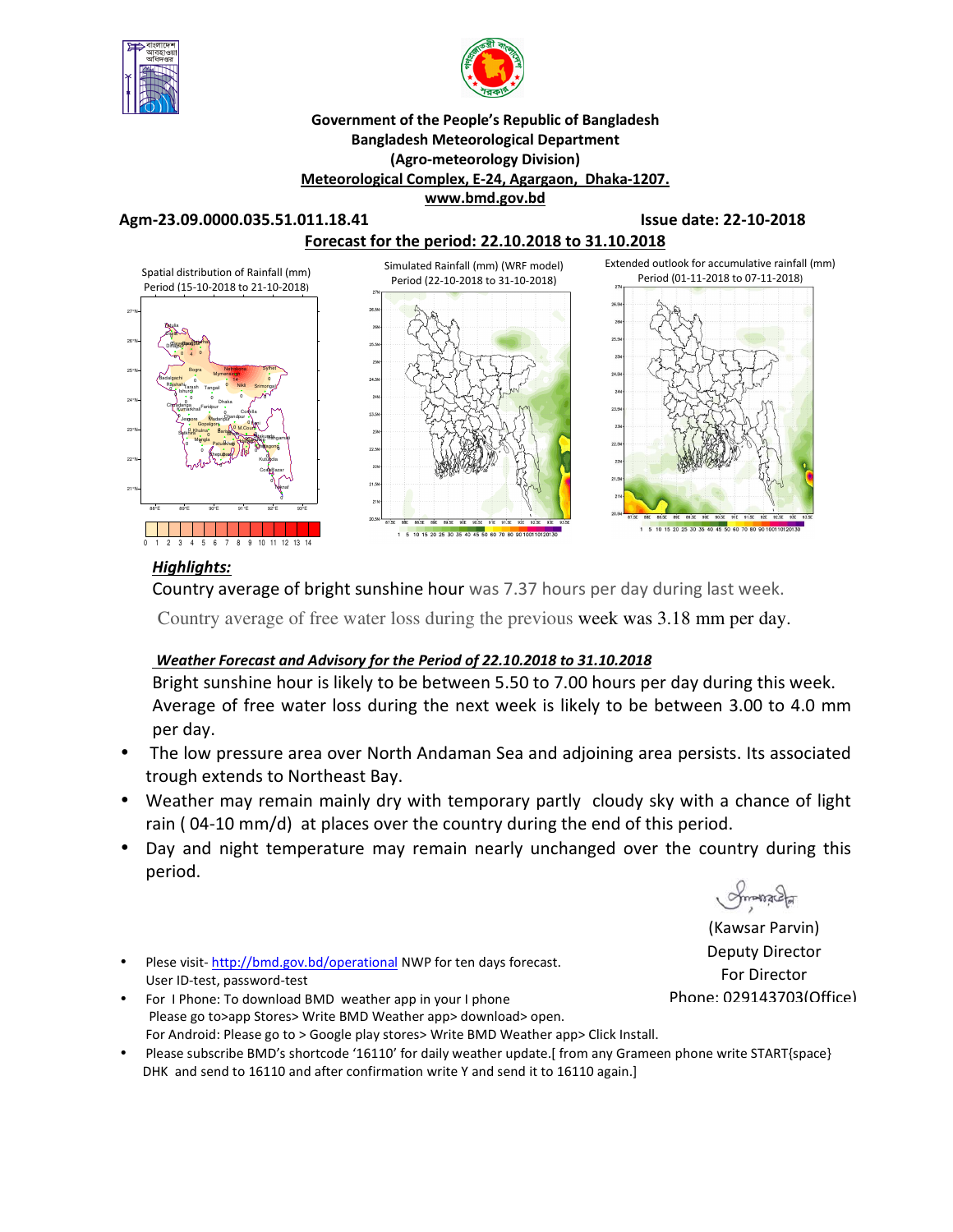### **Short Weather description Period: 15.10.2018 to 21.10.2018**

Maximum And Minimum Temperature (Range and Extreme)

| <b>Divisions</b> | <b>Maximum temperature</b><br>range in <sup>o</sup> C |         | <b>Highest maximum</b><br>temperature in <sup>o</sup> C |      |                              | Minimum temperature<br>Range in <sup>v</sup> C |  | Lowest minimum<br>temperature in <sup>o</sup> C |      |              |
|------------------|-------------------------------------------------------|---------|---------------------------------------------------------|------|------------------------------|------------------------------------------------|--|-------------------------------------------------|------|--------------|
| <b>Dhaka</b>     | 30.2                                                  | $-33.8$ | <sup>o</sup> C Dhaka                                    | 33.8 | $^{\circ}$ C20.3             |                                                |  | - $23.7 °C$ Madaripur                           | 20.3 | °c           |
| Mymensingh       | 27.5                                                  | 32.0    | <sup>o</sup> C Mymensingh                               | 32.0 | $^{\circ}$ C20.4             |                                                |  | $-22.7$ <sup>o</sup> C Netrokhona               | 20.4 | °c           |
| Chattogram       | 31.0                                                  | 33.6    | <sup>o</sup> C Chandpur                                 | 33.6 | $^{\circ}$ C 19.0            |                                                |  | - $24.1$ <sup>o</sup> C Rangamati               | 19.0 | °c           |
| Sylhet           | 27.6                                                  | $-33.0$ | <sup>o</sup> C Srimongal                                | 33.0 | $^{\circ}$ C17.9             |                                                |  | $-22.5$ °C Srimongal                            | 17.9 | $^{\circ}$ c |
| Rajshahi         | 30.2                                                  | 34.2    | <sup>o</sup> C Ishurdi                                  | 34.2 | $^{\circ}$ C 18.8            |                                                |  | $-$ 24.0 $^{\circ}$ C Badalgachi                | 18.8 | °°           |
| Rangpur          | 28.0                                                  | $-33.5$ | <sup>o</sup> C Dinajpur                                 | 33.5 | $^{\circ}$ C 17.5            |                                                |  | $-22.7$ °C Tetulia                              | 17.5 | $^{\circ}$ c |
| Khulna           | 31.7                                                  | $-35.0$ | <sup>o</sup> C lashore                                  | 35.0 | $^{\circ}$ C <sub>19.8</sub> |                                                |  | - 26.5 $^{\circ}$ C Jashore                     | 19.8 | $^{\circ}$ c |
| Barishal         | 31.6                                                  | $-33.7$ | <sup>o</sup> C Barishal                                 | 33.7 | $^{\circ}$ C 20.6            |                                                |  | - $24.5 \text{ °C}$ Barishal                    | 20.6 | °c           |

| Rainfall analysis and average temperature:- |                                |                              |                       |                          |                        |               |                                   |                                                 |                                             |                                    |                                            |
|---------------------------------------------|--------------------------------|------------------------------|-----------------------|--------------------------|------------------------|---------------|-----------------------------------|-------------------------------------------------|---------------------------------------------|------------------------------------|--------------------------------------------|
| Name of the<br><b>Divisions</b>             | Name of the<br><b>Stations</b> | Total<br>Rainfall<br>in (mm) | Rainfall<br>in $(mm)$ | Normal Deviation<br>in % | Total<br>Rainy<br>days | Max<br>in $%$ | Average   Average<br>M in<br>in % | Average<br>Max.<br>Humidity Humidity temp in °C | Average<br>Normal<br>M ax.<br>temp in<br>°C | Average<br>M in.<br>temp in °<br>C | Average<br>Normal<br>Min.<br>temp in<br>۰C |
| Dhaka                                       | Dhaka                          | 0                            | 42                    | $***$                    | 00                     | 094           | 042                               | 32.9                                            | 31.5                                        | 22.8                               | 23.8                                       |
|                                             | Faridpur                       | $\pmb{0}$                    | 37                    | $-100$                   | $00\,$                 | 96            | 50                                | 32.8                                            | 31.4                                        | 22.2                               | 24.0                                       |
|                                             | Madaripur                      | $\pmb{0}$                    | 47                    | $-100$                   | 00                     | 96            | 51                                | 32.9                                            | 31.9                                        | 21.9                               | 23.6                                       |
|                                             | Nikli                          | $\pmb{0}$                    | $\star\star$          | $***$                    | 00                     | 095           | 076                               | 30.9                                            | $\star\star$                                | 22.5                               | $\star\star$                               |
|                                             | Tangail                        | 0                            | 34                    | $-100$                   | 00                     | 095           | 049                               | 32.1                                            | 31.5                                        | 22.1                               | 23.4                                       |
|                                             | Gopalgonj                      | $\pmb{0}$                    | $\star\star$          | $***$                    | 00                     | $\ast\ast$    | ₩                                 | $\ast\ast$                                      | $\star\star$                                | **                                 | $*$                                        |
| Mymensingh                                  | Mymensingh                     | $\pmb{0}$                    | 39                    | $-100$                   | 00                     | 97            | 64                                | 31.1                                            | 31.1                                        | 21.9                               | 23.0                                       |
|                                             | Netrokona                      | 14                           | $\star\star$          | $***$                    | 01                     | 098           | 063                               | 30.3                                            | $\star\star$                                | 21.7                               | $\star$                                    |
| Chattogram                                  | Chattogram                     | 0                            | 70                    | $-100$                   | 00                     | $\star\star$  | $\star\star$                      | 31.5                                            | 31.6                                        | 19.6                               | 23.8                                       |
|                                             | Sitakunda                      | 0                            | 62                    | $-100$                   | 00                     | $\ast\ast$    | ₩                                 | $\ast\ast$                                      | 31.9                                        | **                                 | 23.6                                       |
|                                             | Rangamati                      | $\pmb{0}$                    | 36                    | $-100$                   | $00\,$                 | 98            | 33                                | 31.8                                            | 31.1                                        | 20.9                               | 22.9                                       |
|                                             | Cox'sBazar                     | $\pmb{0}$                    | 43                    | $-100$                   | $\mathbf 0$            | 96            | 53                                | 31.8                                            | 31.8                                        | 22.2                               | 24.1                                       |
|                                             | Teknaf                         | 0                            | 61                    | $-100$                   | $\mathbf 0$            | **            | ₩                                 | $\ast\ast$                                      | 31.2                                        | **                                 | 23.8                                       |
|                                             | Hatiya                         | 0                            | 54                    | $-100$                   | 00                     | 100           | 65                                | 32.4                                            | 30.8                                        | 22.5                               | 24.4                                       |
|                                             | Sandw ip                       | $\pmb{0}$                    | 66                    | $***$                    | 00                     | 98            | 55                                | 32                                              | 31.0                                        | 22.3                               | 24.1                                       |
|                                             | Kutubdia                       | $\mathbf 0$                  | 42                    | $-100$                   | 00                     | 95            | 57                                | 31.8                                            | 31.3                                        | 22.1                               | 24.5                                       |
|                                             | Feni                           | 0                            | 44                    | $-100$                   | 00                     | 097           | 050                               | 32.2                                            | 31.2                                        | 21.6                               | 23.2                                       |
|                                             | M.Court                        | 0                            | 32                    | $-100$                   | 00                     | 97            | 50                                | 32.6                                            | 31.1                                        | 22.9                               | 24.0                                       |
|                                             | Chandpur                       | 0                            | 29                    | $\star\star\star$        | 00                     | 096           | 050                               | 028                                             | 31.4                                        | 023                                | 24.1                                       |
|                                             | Cumilla                        | $\pmb{0}$                    | 27                    | $-100$                   | 00                     | 096           | 047                               | 31.8                                            | 31.3                                        | 21.9                               | 23.3                                       |
| <b>Sylhet</b>                               | Sylhet                         | 0                            | 36                    | $-100$                   | 00                     | 95            | 56                                | 31.1                                            | 31.1                                        | 20.8                               | 22.7                                       |
|                                             | Srimongal                      | 0                            | 31                    | $-100$                   | 00                     | 99            | 051                               | 31.7                                            | 31.2                                        | 19.3                               | 22.1                                       |
| Rajshahi                                    | Rajshahi                       | 0                            | 23                    | $***$                    | 00                     | 099           | 046                               | 32.9                                            | 31.4                                        | 21.4                               | 22.8                                       |
|                                             | Bogura                         | $\pmb{0}$                    | 23                    | $***$                    | 00                     | 095           | 041                               | 31.9                                            | 31.7                                        | 22.9                               | 23.1                                       |
|                                             | Ishurdi                        | 0                            | 23                    | $-100$                   | 00                     | 97            | 40                                | 32.9                                            | 31.4                                        | 21.6                               | 22.9                                       |
|                                             | Badalgachi                     | 0                            | $\star\star$          | $***$                    | 00                     | 100           | 044                               | 31.6                                            | $\star\star$                                | 21.5                               | $\star\star$                               |
|                                             | Tarash                         | 0                            | $\star\star$          | $***$                    | 00                     | 97            | 51                                | 31.6                                            | $\star\star$                                | 22.4                               | $\star\star$                               |
| Rangpur                                     | Rangpur                        | 4                            | 28                    | -86                      | 01                     | 096           | 056                               | 30.5                                            | 29.9                                        | 21.4                               | 21.8                                       |
|                                             | Dinajpur                       | 0                            | 27                    | $***$                    | $00\,$                 | 096           | 053                               | 31.4                                            | 30.8                                        | 20.8                               | 22.2                                       |
|                                             | Sayedpur                       | 0                            | $\star\star$          | $***$                    | $00\,$                 | 93            | 59                                | 30.9                                            | $^{\star\star}$                             | 20.6                               | $^{\star\star}$                            |
|                                             | Rajarhat                       | 0                            | $\star\star$          | $***$                    | $00\,$                 | 097           | 060                               | 33.3                                            | $^{\star\star}$                             | 20.5                               | $\star\star$                               |
|                                             | Tetulia                        | 0                            | **                    | $***$                    | 00                     | 098           | 057                               | 29.6                                            | $^{\star\star}$                             | 19.2                               | $\star\star$                               |
|                                             | Dimla                          | 0                            | **                    | $***$                    | $00\,$                 | 96            | 59                                | 30.4                                            | $\star\star$                                | 20.2                               | $***$                                      |
| Khulna                                      | Khulna                         | 0                            | 29                    | $-100$                   | 00                     | $\ast\ast$    | ₩                                 | $\ast\ast$                                      | 31.8                                        | $\ast\ast$                         | 24.0                                       |
|                                             | Mongla                         | 0                            | $\star\star$          | $\star\star\star$        | 00                     | 98            | 54                                | 32.7                                            | $^{\star\star}$                             | 23.7                               | $^{\star\star}$                            |
|                                             | Jashore                        | 0                            | 22                    | $\star\star\star$        | 00                     | 96            | 51                                | 33.9                                            | 32.3                                        | 21                                 | 23.2                                       |
|                                             | Chuadanga                      | 0                            | 28                    | $-100$                   | 00                     | 98            | 55                                | 33.3                                            | 32.1                                        | 21.8                               | 23.4                                       |
|                                             | Satkhira                       | 0                            | 27                    | $-100$                   | $00\,$                 | 099           | 048                               | 33.2                                            | 32.1                                        | 22.3                               | 23.4                                       |
|                                             | Kumarkhali                     | $\overline{0}$               | $\star\star$          | $\star\star\star$        | $00\,$                 | 98            | 42                                | 32.5                                            | $\star\star$                                | 23.2                               | $^{\star\star}$                            |

Analyses contained in this bulletin are based on preliminary \* un-checked data. \*\* Data not received. \*\*\* Data not available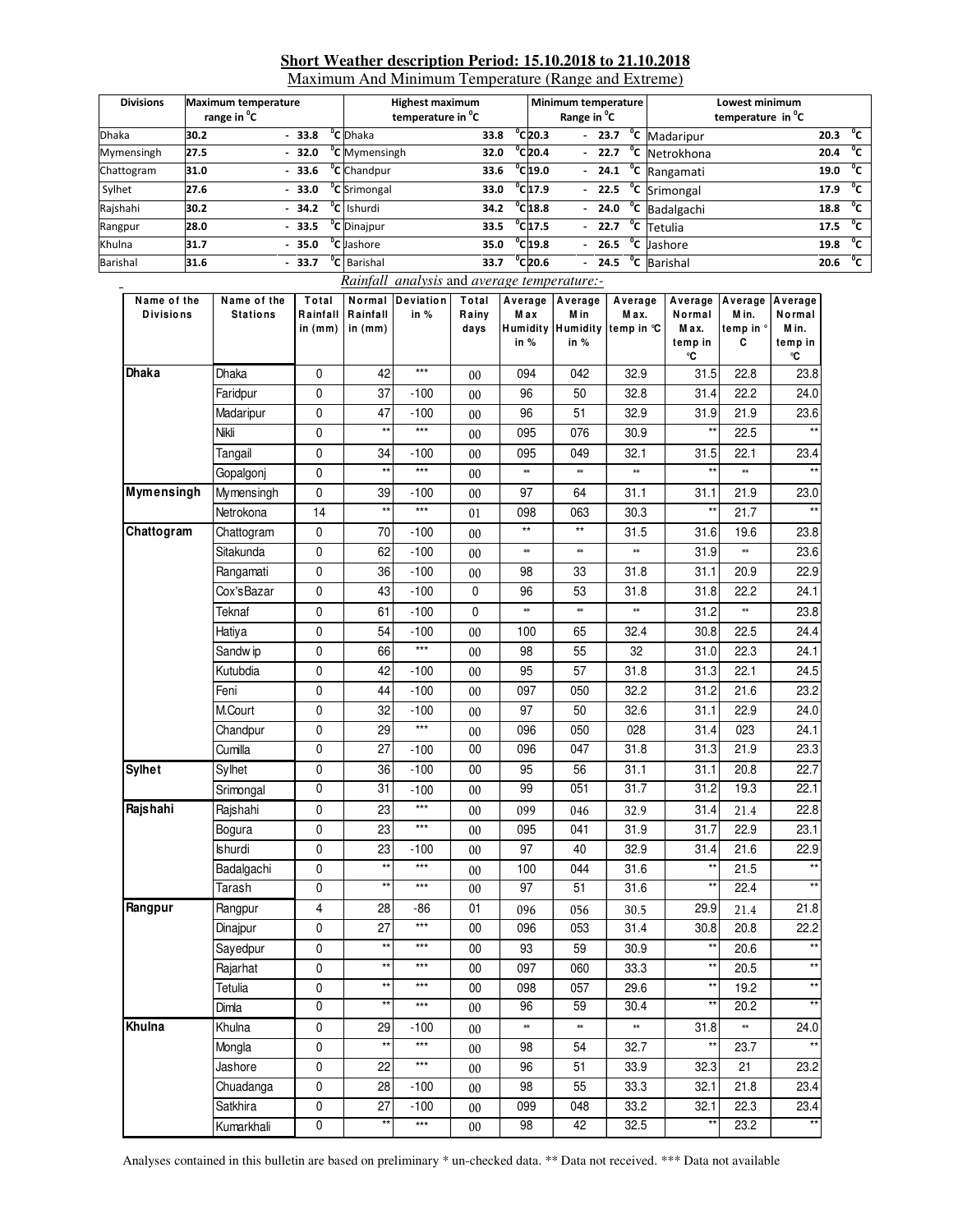

Spatial distribution of Rainfall (mm). Period (15-10-2018 to 21-10-2018)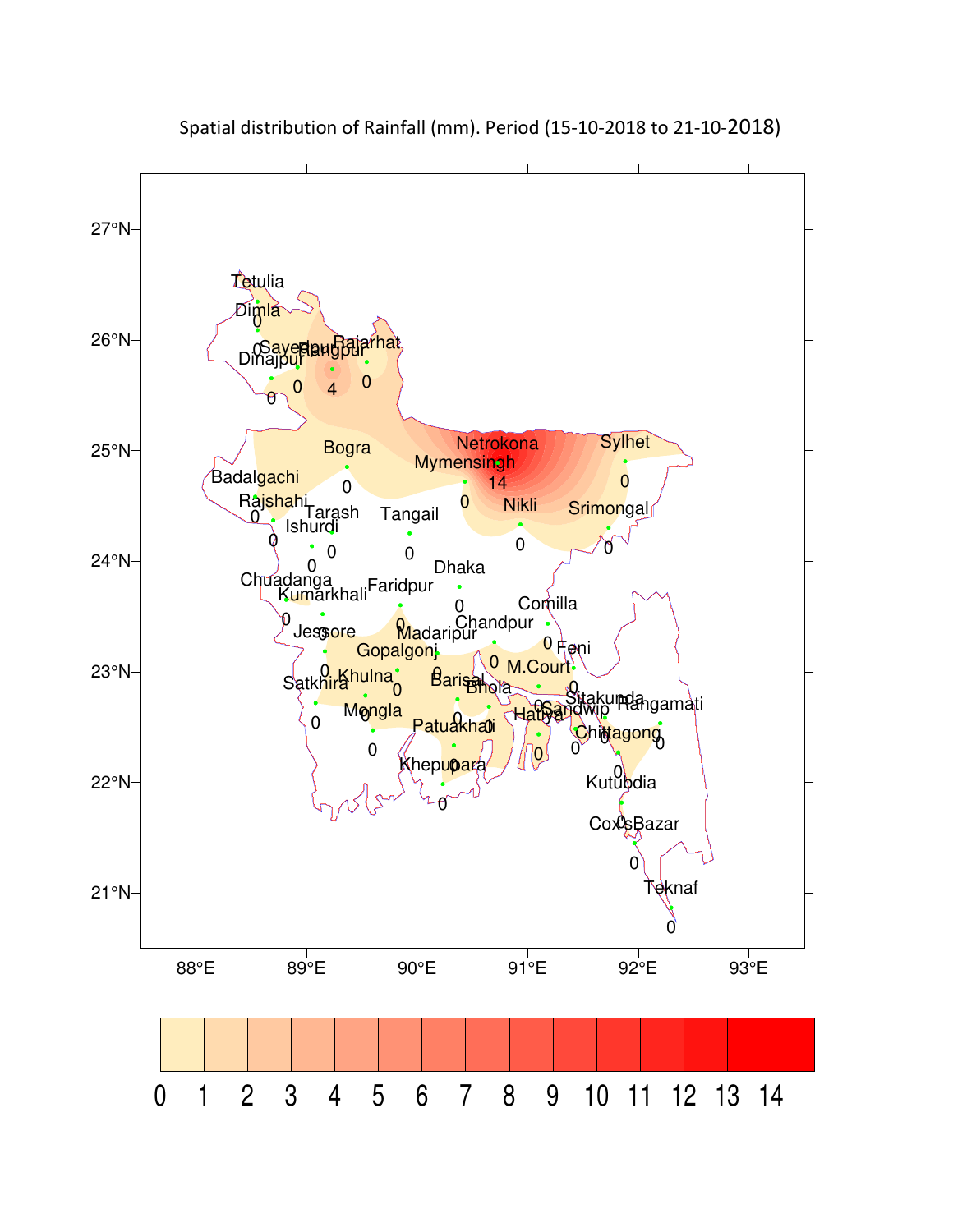



# গণপ্রজাতন্ত্রী বাংলাদেশ সরকার বাংলাদেশ আবহাওয়া অধিদপ্তর কৃষি আবহাওয়া মহাশাখা আবহাওয়া ভবন, ই-২৪, আগারগাঁও, ঢাকা-১২০৭।

www.bmd.gov.bd

এজিএম-২৩.০৯.০০০০.০৩৫.৫১.০১১.১৮.৪১

#### তারিখ: ২২-১০-২০১৮ খ্রিঃ

## পুর্বাভাসের সময়কাল: ২২-১০-২০১৮ থেকে ৩১-১০-২০১৮







## প্ৰধান বৈশিষ্ট্য সমূহঃ-

গত সপ্তাহে দেশের দৈনিক উজ্জল সূর্যকিরণ কালের গড় ৭.৩৭ ঘন্টা ছিল । গত সপ্তাহে দেশের দৈনিক বাষ্পীভবনের গড ৩.১৮ মিঃ মিঃ ছিল।

## আবহাওয়ার পূর্বাভাসঃ ২২-১০-২০১৮ থেকে ৩১-১০-২০১৮ ইং পর্যন্ত।

এ সপ্তাহে দৈনিক উজ্জ্বল সূর্য কিরণ কাল ৫.৫০ থেকে ৭.০০ ঘন্টার মধ্যে থাকতে পারে ।

আগামী সপ্তাহের বাম্পীভবনের দৈনিক গড় ৩.০০ মিঃ মিঃ থেকে ৪.০০ মিঃ মিঃ থাকতে পারে।

- উত্তর আন্দামান ও তৎসংলগ্ন এলাকায় একটি লঘুচাপ অবস্থান করছে। এর বর্ধিতাংশ উত্তরপূর্ব বঙ্গোপসাগর পর্যন্ত বিস্তৃত রয়েছে।
- আকাশ আংশিক মেঘলাসহ সারাদেশের আবহাওয়া প্রধানতঃ শুষ্ক থাকতে পারে, সেই সাথে এ সময়ের শেষে দেশের কোথাও কোথাও হাল্কা (০৪-১০ মিঃ মিঃ/ দিন) বৃষ্টিপাত হতে পারে।
- এ সময়ে সারাদেশে দিন ও রাতের তাপমাত্রা প্রায় অপরিবর্তিত থাকতে পারে।

Plese visit-http://bmd.gov.bd/operational NWP for ten days forecast. User ID-test, password-test

- For I Phone: To download BMD weather app in your I phone Please go to>app Stores> Write BMD Weather app> download> open. For Android: Please go to > Google play stores> Write BMD Weather app> Click Install.
- Please subscribe BMD's shortcode '16110' for daily weather update. [ from any Grameen phone write START{space} DHK and send to 16110 and after confirmation write Y and send it to 16110 again. ]

(কাওসার পারভীন) উপপরিচালক পরিচালকের পক্ষে টেলিফোন: ০২৯১৪৩৭০৩ (অফিস)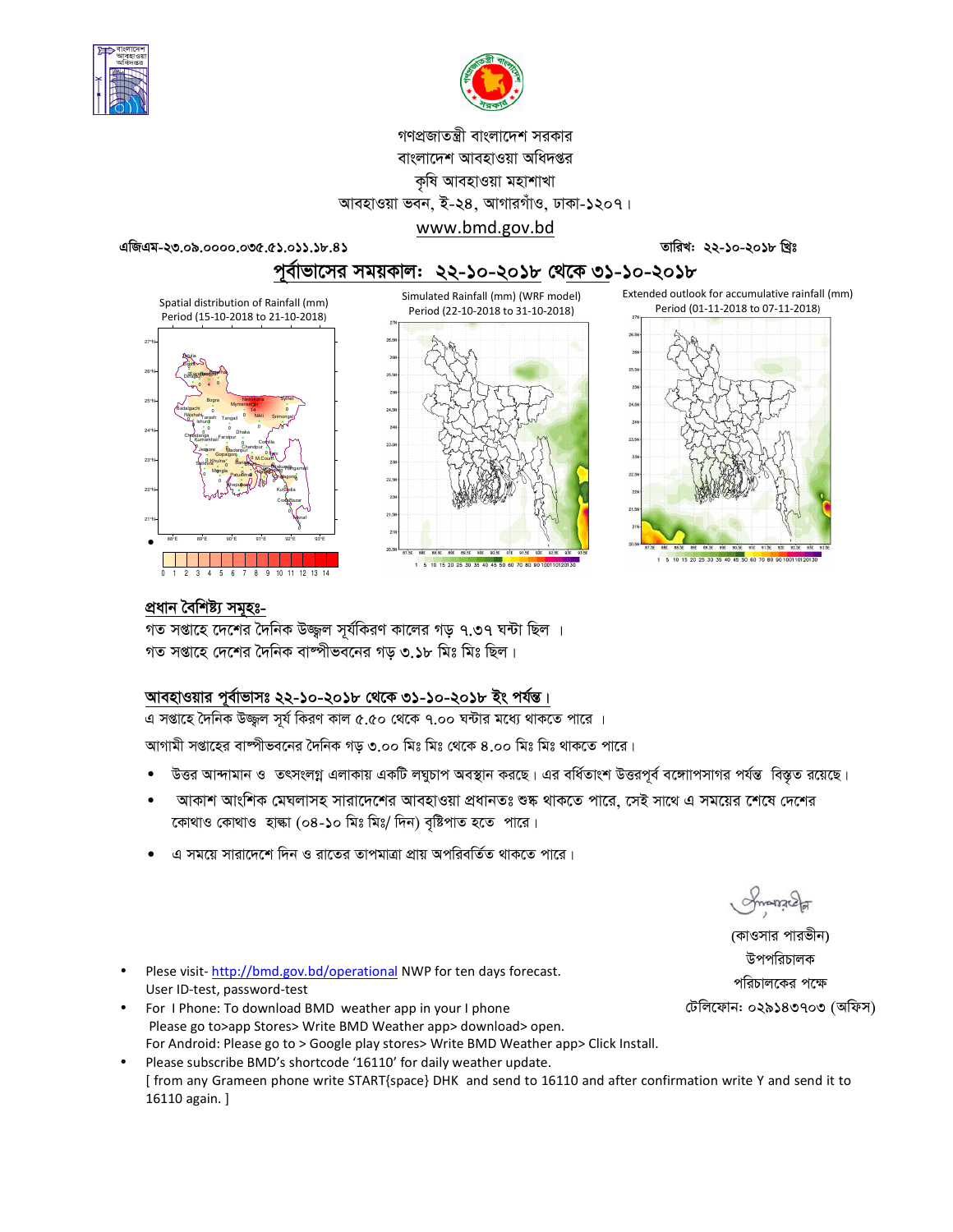## সংক্ষিপ্ত আবহাওয়া বিবরণী, সমূহ ১৫-১০-২০১৮ থেকে ২১-১০-২০১৮

| বিভাগ     | সর্বোচ্চ তাপমাত্রার পরিসর |                          |            |                |           | সৰ্বোচ্চ তাপমাত্ৰা<br>সেঃ |                |                  |                          | সর্বনিম্ন তাপমাত্রার পরিসর°সেঃ |                |            | সৰ্বনিম্ন তাপমাত্ৰা '<br>$^\circ$ সেঃ |                |
|-----------|---------------------------|--------------------------|------------|----------------|-----------|---------------------------|----------------|------------------|--------------------------|--------------------------------|----------------|------------|---------------------------------------|----------------|
| ঢাকা      | ৩০.২                      | -                        | ৩৩,৮       | সেঃ            | ঢাকা      | 00.b                      | $^{\circ}$ সেঃ | ২০.৩             |                          | ২৩.৭                           | $^{\circ}$ সেঃ | মাদারীপুর  | ২০.৩                                  | $^{\circ}$ সেঃ |
| ময়মনসিংহ | ২৭.৫                      | -                        | ৩২.০       | $^{\circ}$ সেঃ | ময়মনসিংহ | ৩২.০                      | $^{\circ}$ সেঃ | ২০.৪             |                          | ২২.৭                           | সেঃ            | নেত্ৰকোনা  | ২০.৪                                  | $^{\circ}$ সেঃ |
| চউগ্ৰাম   | ৩১.০                      | $\overline{\phantom{0}}$ | ৩৩.৬       | সেঃ            | চাদপর     | ৩৩.৬                      | $^{\circ}$ সেঃ | ১৯.০             |                          | ২৪.১                           | সেঃ            | রাসামাটি   | ১৯.০                                  | $^{\circ}$ সেঃ |
| সিলেট     | ।২৭.৬                     | -                        | ৩৩.০       | $^{\circ}$ সেঃ | ধীমঙ্গল   | 00.0                      | $^{\circ}$ সেঃ | ১৭.৯             |                          | ২২.৫                           | $^{\circ}$ সেঃ | শ্ৰীমঙ্গল  | ১৭.৯                                  | $^{\circ}$ সেঃ |
| রাজশাহী   | ৩০.২                      |                          | ৩৪.২       | সেঃ            | ঈশ্বরদী   |                           | ৩৪.২ ° সেঃ     | $\delta b$ , $b$ |                          | २8.०                           | $\circ$<br>সেঃ | বদলগাছী    | 5b.b                                  | $^{\circ}$ সেঃ |
| রংপুর     | ২৮.০                      | $\overline{\phantom{0}}$ | ৩৩.৫       | $^{\circ}$ সেঃ | দিনাজপুর  | ৩৩.৫                      | ° সেঃ          | ১৭.৫             | $\overline{\phantom{0}}$ | ২২.৭                           | ۰<br>সেঃ       | তেঁতুলিয়া | <b>১৭.৫</b>                           | $^{\circ}$ সেঃ |
| খুলনা     | ৩১.৭                      | -                        | ৩৫.০       | $^{\circ}$ সেঃ | যশোর      | ৩৫.০                      | $^{\circ}$ সেঃ | ১৯.৮             |                          | ২৬.৫                           | $\circ$<br>সেঃ | যশোর       | ১৯.৮                                  | $\circ$<br>সেঃ |
| বরিশাল    | ৩১.৬                      | $\overline{\phantom{0}}$ | ৩৩.৭ ° সেঃ |                | বরিশাল    |                           | ৩৩.৭ ° সেঃ     | ২০.৬             | $\overline{\phantom{a}}$ | ২৪.৫                           | $^{\circ}$ সেঃ | বরিশাল     | ২০.৬                                  | $^{\circ}$ সেঃ |

# <u>বৃষ্টিপাত বিশ্লেষন এবং স্বাভাবিক তাপমাত্রা</u>

| বিভাগের নাম | স্টেশনের নাম | মোট<br>বৃষ্টিপাত | ষাভাবিক<br>বৃষ্টিপাত | বিছ্যুতি( %) | মোট<br>বৃষ্টিপাতের | সৰ্বোচ্চ গড়<br>আৰ্দ্ৰতা | সৰ্বোনিম্ন | গড় সৰ্বোচ্চ<br>তাপমাত্রা | গড<br>ষভাবিক    | সৰ্বনিম্ন<br>গড | সর্বনিম্ন<br>ষাভাবিক      |
|-------------|--------------|------------------|----------------------|--------------|--------------------|--------------------------|------------|---------------------------|-----------------|-----------------|---------------------------|
|             |              | (মিঃমিঃ)         | (মিঃমিঃ)             |              | দিন                | ( %)                     | আৰ্দ্ৰতা   | ( ডিগ্ৰী সেঃ)             | তাপমাত্রা       | তাপমাত্রা       | গড                        |
|             |              |                  |                      |              |                    |                          | ( %)       |                           | (ডিগ্ৰী<br>(সঃ) | (ডিগ্ৰী<br>সেঃ) | তাপমাত্রা(<br>ডিগ্ৰী সেঃ) |
| ঢাকা        | ঢাকা         | $\mathbf 0$      | 42                   | $***$        | 00                 | 094                      | 042        | 32.9                      | 31.5            | 22.8            | 23.8                      |
|             | ফরিদপুর      | $\mathbf 0$      | 37                   | $-100$       | 00                 | 96                       | 50         | 32.8                      | 31.4            | 22.2            | 24.0                      |
|             | মাদারীপুর    | 0                | 47                   | $-100$       | 00                 | 96                       | 51         | 32.9                      | 31.9            | 21.9            | 23.6                      |
|             | নিকলী        | 0                | $\star\star$         | $***$        | 00                 | 095                      | 076        | 30.9                      | $\star\star$    | 22.5            |                           |
|             | টাঙ্গাইল     | 0                | 34                   | $-100$       | 00                 | 095                      | 049        | 32.1                      | 31.5            | 22.1            | 23.4                      |
|             | গোপালগঞ্জ    | 0                | $\star\star$         | $***$        | 00                 | **                       | **         | **                        | $\star\star$    | **              | $\star$                   |
| ময়মনসিংহ   | ময়মনসিংহ    | 0                | 39                   | $-100$       | 00                 | 97                       | 64         | 31.1                      | 31.1            | 21.9            | 23.0                      |
|             | নেত্ৰকোনা    | 14               | $\star\star$         | $***$        | 01                 | 098                      | 063        | 30.3                      | $\star\star$    | 21.7            | $\star\star$              |
| চট্টগ্ৰাম   | ঢট্রগ্রাম    | 0                | 70                   | $-100$       | 00                 | $\star\star$             | $++$       | 31.5                      | 31.6            | 19.6            | 23.8                      |
|             | সীতাকুন্ড    | 0                | 62                   | $-100$       | 00                 | **                       | $\ast\ast$ | **                        | 31.9            | **              | 23.6                      |
|             | রাঙ্গামাটি   | 0                | 36                   | $-100$       | 00                 | 98                       | 33         | 31.8                      | 31.1            | 20.9            | 22.9                      |
|             | কক্সবাজার    | 0                | 43                   | $-100$       | 0                  | 96                       | 53         | 31.8                      | 31.8            | 22.2            | 24.1                      |
|             | টেকনাফ       | 0                | 61                   | $-100$       | $\mathbf 0$        | ×                        | **         | **                        | 31.2            | **              | 23.8                      |
|             | হাতিয়া      | 0                | 54                   | $-100$       | 00                 | 100                      | 65         | 32.4                      | 30.8            | 22.5            | 24.4                      |
|             | সন্দ্বীপ     | 0                | 66                   | $***$        | 00                 | 98                       | 55         | 32                        | 31.0            | 22.3            | 24.1                      |
|             | কুতুবদীয়া   | 0                | 42                   | $-100$       | 00                 | 95                       | 57         | 31.8                      | 31.3            | 22.1            | 24.5                      |
|             | কেনী         | 0                | 44                   | $-100$       | 00                 | 097                      | 050        | 32.2                      | 31.2            | 21.6            | 23.2                      |
|             | মাইজদী কোট   | 0                | 32                   | $-100$       | 00                 | 97                       | 50         | 32.6                      | 31.1            | 22.9            | 24.0                      |
|             | চাঁদপুর      | 0                | 29                   | $***$        | 00                 | 096                      | 050        | 028                       | 31.4            | 023             | 24.1                      |
|             | কুমিল্লা     | 0                | 27                   | $-100$       | 00                 | 096                      | 047        | 31.8                      | 31.3            | 21.9            | 23.3                      |
| সিলেট       | সিলেট        | 0                | 36                   | $-100$       | 00                 | 95                       | 56         | 31.1                      | 31.1            | 20.8            | 22.7                      |
|             | শ্ৰীমঙ্গল    | $\overline{0}$   | 31                   | $-100$       | 00                 | 99                       | 051        | 31.7                      | 31.2            | 19.3            | 22.1                      |
| রাজশাহী     | রাজশাহী      | 0                | 23                   | $***$        | 00                 | 099                      | 046        | 32.9                      | 31.4            | 21.4            | 22.8                      |
|             | বগুডা        | 0                | 23                   | $***$        | 00                 | 095                      | 041        | 31.9                      | 31.7            | 22.9            | 23.1                      |
|             | ঈশ্বরদী      | 0                | 23                   | $-100$       | 00                 | 97                       | 40         | 32.9                      | 31.4            | 21.6            | 22.9                      |
|             | বদলগাঘী      | 0                | $\star$              | $***$        | 00                 | 100                      | 044        | 31.6                      | $\star\star$    | 21.5            |                           |
|             | তাডাশ        | 0                |                      | $***$        | 00                 | $\overline{97}$          | 51         | 31.6                      | $\star$         | 22.4            |                           |
| রংপুর       | রংপুর        | 4                | 28                   | -86          | 01                 | 096                      | 056        | 30.5                      | 29.9            | 21.4            | 21.8                      |
|             | দিনাজপুর     | 0                | 27                   | ***          | 00                 | 096                      | 053        | 31.4                      | 30.8            | 20.8            | 22.2                      |
|             | সৈয়দপুর     | 0                | $\star$              | $***$        | 00                 | 93                       | 59         | 30.9                      | $\star\star$    | 20.6            | $\star\star$              |
|             | রাজারহাট     | 0                | $\star\star$         | ***          | 00                 | 097                      | 060        | 33.3                      | $\star\star$    | 20.5            | $\star\star$              |
|             | তেতুঁলিয়া   | 0                | $\star$              | $***$        | 00                 | 098                      | 057        | 29.6                      | $\star\star$    | 19.2            | $\star\star$              |
|             | ডিমলা        | 0                |                      | $***$        | 00                 | 96                       | 59         | 30.4                      |                 | 20.2            |                           |
| থুলনা       | থুলনা        | 0                | 29                   | $-100$       | 00                 | ×                        | **         | **                        | 31.8            |                 | 24.0                      |
|             | মংলা         | $\mathbf 0$      | $\star\star$         | $***$        | 00                 | 98                       | 54         | 32.7                      | $\star\star$    | 23.7            |                           |
|             | যশোর         | 0                | 22                   | ***          | 00                 | 96                       | 51         | 33.9                      | 32.3            | 21              | 23.2                      |
|             | চুয়াডাঙ্গা  | 0                | 28                   | $-100$       | 00                 | 98                       | 55         | 33.3                      | 32.1            | 21.8            | 23.4                      |
|             | সাতক্ষীরা    | 0                | 27                   | $-100$       | 00                 | 099                      | 048        | 33.2                      | 32.1            | 22.3            | 23.4                      |
|             | কৃমারখালী    | $\overline{0}$   |                      | $***$        | 00                 | 98                       | 42         | 32.5                      | $\star$         | 23.2            | $\star\star$              |
| বরিশাল      | বরিশাল       | 0                | 38                   | $-100$       | 00                 | 100                      | 050        | 32.7                      | 31.6            | 22.4            | 23.6                      |
|             | ভোলা         | 0                | 41                   | $-100$       | 00                 | 098                      | 053        | 32.7                      | 31.7            | 22.2            | 23.8                      |
|             | পটুয়াথালী   | 0                | 40                   | $-100$       | 00                 | 100                      | 054        | 32.5                      | 31.4            | 23.3            | 24.2                      |
|             | খেপুপাড়া    | 0                | 72                   | $-100$       | 00                 | 99                       | 60         | 32.4                      | 31.1            | 22.6            | 24.2                      |

N.B. Analyses contained in this bulletin are based on preliminary \* un-checked data. \*\* Data not received. \*\*\* Data not available.